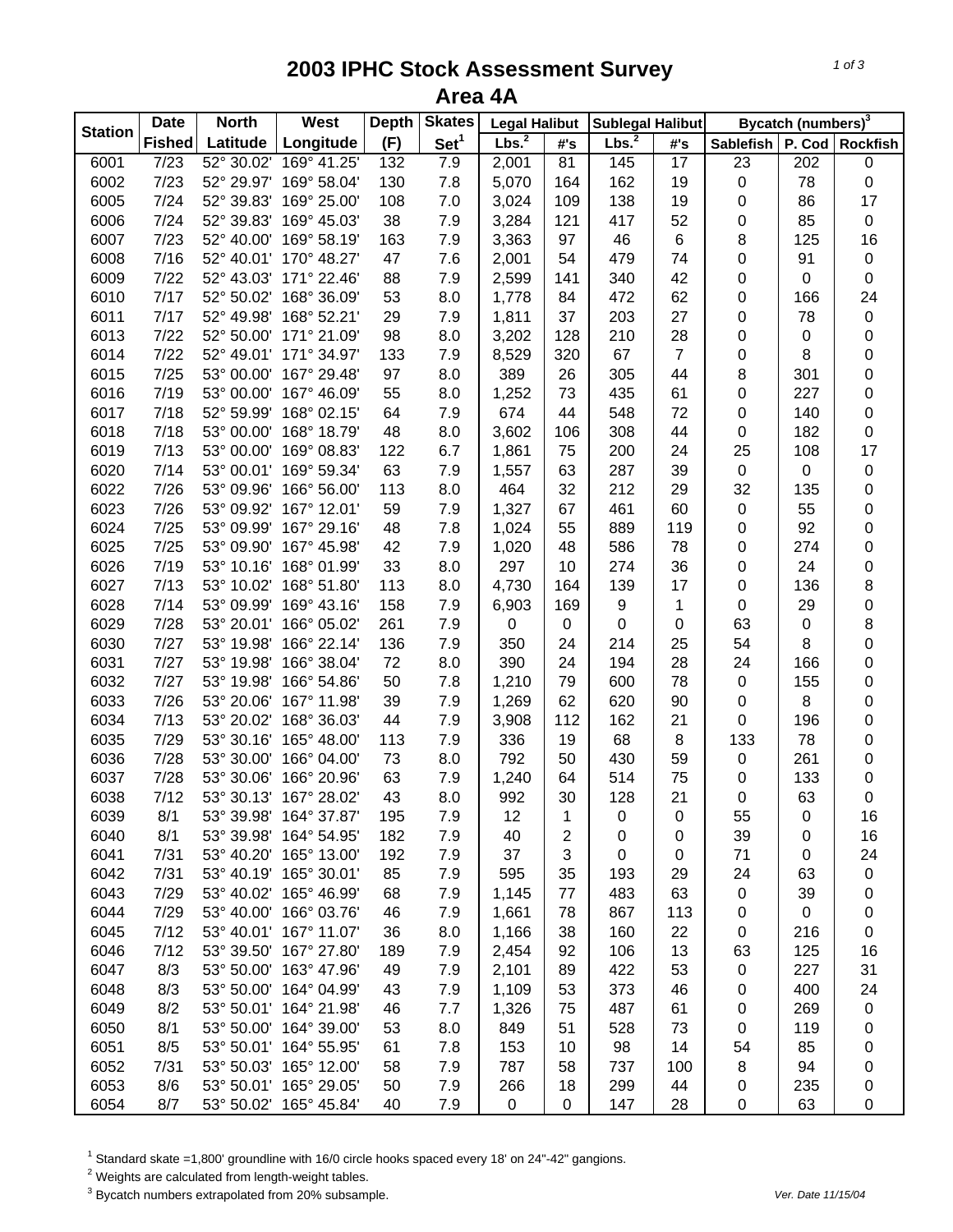## **2003 IPHC Stock Assessment Survey Area 4A**

| <b>Station</b> | <b>Date</b>   | <b>Skates</b><br><b>North</b><br><b>West</b><br><b>Depth</b> |                        | <b>Legal Halibut</b> |                  | Sublegal Halibut  |                     | Bycatch (numbers) <sup>3</sup> |                         |                  |           |                 |
|----------------|---------------|--------------------------------------------------------------|------------------------|----------------------|------------------|-------------------|---------------------|--------------------------------|-------------------------|------------------|-----------|-----------------|
|                | <b>Fished</b> | Latitude                                                     | Longitude              | (F)                  | Set <sup>1</sup> | Lbs. <sup>2</sup> | $\#^{\centerdot}$ s | Lbs. <sup>2</sup>              | #'s                     | <b>Sablefish</b> | P. Cod    | <b>Rockfish</b> |
| 6055           | 8/7           | 53° 49.98'                                                   | 166° 01.83'            | 43                   | 8.0              | 1,082             | 57                  | 834                            | 116                     | $\pmb{0}$        | 103       | $\pmb{0}$       |
| 6057           | 8/3           | 54° 00.06'                                                   | 164° 06.00'            | 40                   | 7.9              | 543               | 24                  | 419                            | 63                      | 0                | 141       | $\mathbf 0$     |
| 6058           | 8/2           | 54° 00.21'                                                   | 164° 23.00'            | 55                   | 8.0              | 275               | 20                  | 642                            | 92                      | 0                | 214       | $\pmb{0}$       |
| 6059           | 8/2           | 54° 00.16'                                                   | 164° 39.98'            | 53                   | 7.9              | 1,542             | 100                 | 766                            | 96                      | 0                | 118       | $\pmb{0}$       |
| 6060           | 8/5           | 54° 00.00'                                                   | 164° 57.13'            | 42                   | 7.8              | 104               | 8                   | 437                            | 62                      | 0                | 155       | $\mathbf 0$     |
| 6061           | 8/5           | 54° 00.12'                                                   | 165° 11.98'            | 41                   | 8.0              | 1,168             | 60                  | 674                            | 82                      | 0                | 246       | $\mathbf 0$     |
| 6062           | 8/6           | 54° 00.02'                                                   | 165° 29.03'            | 39                   | 7.9              | 506               | 35                  | 633                            | 79                      | 0                | 282       | $\mathbf 0$     |
| 6063           | 8/6           | 54° 00.00'                                                   | 165° 46.03'            | 48                   | 7.8              | 1,335             | 74                  | 938                            | 121                     | 0                | 109       | $\mathbf 0$     |
| 6064           | 8/4           | 54° 10.00'                                                   | 164° 06.90'            | 38                   | 8.0              | 107               | $\,6$               | 99                             | 17                      | 0                | 158       | 0               |
| 6065           | 8/4           | 54° 10.00'                                                   | 164° 25.02'            | 48                   | 7.9              | 159               | 9                   | 240                            | 40                      | 0                | 0         | 0               |
| 6066           | 8/4           | 54° 10.00'                                                   | 164° 41.17'            | 38                   | 7.9              | 3,460             | 145                 | 759                            | 103                     | 0                | 0         | 0               |
| 7001           | 7/29          | 54° 30.62'                                                   | 165° 43.85'            | 207                  | 8.0              | 107               | $\overline{7}$      | 77                             | 13                      | 40               | $\pmb{0}$ | $\mathbf 0$     |
| 7002           | 7/26          | 54° 30.81'                                                   | 166° 18.62'            | 263                  | 8.0              | 1,103             | 37                  | $\pmb{0}$                      | 0                       | 8                | 0         | 0               |
| 7003           | 7/26          | 54° 30.56'                                                   | 166° 35.72'            | 257                  | 8.0              | 1,040             | 36                  | $\boldsymbol{0}$               | 0                       | 0                | 32        | 0               |
| 7004           | $7/24$        | 54° 30.48'                                                   | 166° 53.00'            | 256                  | 8.0              | 1,260             | 49                  | $\boldsymbol{0}$               | 0                       | 8                | $\pmb{0}$ | 0               |
| 7006           | 7/28          | 54° 40.33'                                                   | 165° 26.58'            | 116                  | 8.0              | 141               | 9                   | 87                             | 15                      | 48               | 79        | 0               |
| 7007           | 7/29          | 54° 39.48'                                                   | 165° 42.84'            | 184                  | 8.0              | 49                | $\overline{c}$      | 12                             | $\overline{\mathbf{c}}$ | 8                | 24        | $\mathbf 0$     |
| 7008           | $7/27$        | 54° 40.42'                                                   | 166° 00.92'            | 174                  | 8.0              | 431               | 27                  | 61                             | 7                       | 0                | 16        | $\mathbf 0$     |
| 7010           | 7/25          | 54° 40.81'                                                   | 166° 34.80'            | 178                  | 8.0              | 1,521             | 72                  | $\pmb{0}$                      | 0                       | $\pmb{0}$        | 16        | $\mathbf 0$     |
| 7011           | 7/24          | 54° 39.57'                                                   | 166° 53.12'            | 209                  | 8.0              | 1,668             | 64                  | 21                             | $\overline{2}$          | 16               | $\pmb{0}$ | $\mathbf 0$     |
| 7012           | 7/24          | 54° 39.77'                                                   | 167° 10.32'            | 249                  | 8.0              | 822               | 29                  | $\pmb{0}$                      | 0                       | $\pmb{0}$        | $\pmb{0}$ | $\mathbf 0$     |
| 7013           | 7/28          | 54° 50.17'                                                   | 165° 25.50'            | 82                   | 8.0              | 60                | 5                   | 56                             | 8                       | 8                | 72        | $\mathbf 0$     |
| 7014           | 7/28          | 54° 49.94'                                                   | 165° 42.84'            | 84                   | 8.0              | 54                | 4                   | 46                             | 5                       | $\mathbf 0$      | 112       | $\mathbf 0$     |
| 7015           | 7/27          | 54° 49.99'                                                   | 166° 00.81'            | 85                   | 8.0              | 95                | 4                   | 18                             | $\overline{\mathbf{c}}$ | 0                | 104       | 0               |
| 7016           | 7/27          | 54° 50.07'                                                   | 166° 16.95'            | 89                   | 8.0              | 303               | 9                   | $\boldsymbol{0}$               | 0                       | 0                | 40        | 0               |
| 7017           | 7/25          | 54° 49.50'                                                   | 166° 34.73'            | 112                  | 8.0              | 106               | 5                   | 0                              | 0                       | 0                | $\pmb{0}$ | 0               |
| 7018           | 7/25          | 54° 49.53'                                                   | 166° 51.71'            | 146                  | 8.0              | 772               | 41                  | 9                              | 1                       | 0                | 56        | 0               |
| 7019           | 7/23          | 54° 50.38'                                                   | 167° 09.87'            | 193                  | 8.0              | 980               | 46                  | 19                             | 2                       | 8                | $\pmb{0}$ | 0               |
| 7021           | 7/22          | 55° 00.53'                                                   | 166° 34.22'            | 79                   | 8.0              | 218               | 9                   | 25                             | 3                       | 0                | 72        | $\mathbf 0$     |
| 7022           | 7/23          | 55° 00.30'                                                   | 166° 52.51'            | 84                   | 8.0              | 417               | 19                  | $\boldsymbol{0}$               | 0                       | 0                | 40        | $\mathbf 0$     |
| 7023           | 7/23          | 55° 00.05'                                                   | 167° 08.59'            | 94                   | 8.0              | 662               | 28                  | 0                              | 0                       | 16               | 103       | 0               |
| 7024           | 6/10          | 54° 59.48'                                                   | 167° 27.08'            | 167                  | 8.0              | 1,295             | 67                  | 64                             | 7                       | 24               | 111       | 0               |
| 7025           | 7/22          | 55° 09.93'                                                   | 166° 34.55'            | 76                   | 8.0              | 401               | 16                  | 37                             | 4                       | 0                | 120       | $\pmb{0}$       |
| 7026           | 7/22          | 55° 10.15'                                                   | 166° 50.91'            | 78                   | 8.0              | 475               | 22                  | 20                             | $\overline{2}$          | 0                | 64        | $\mathbf 0$     |
| 7027           | 6/10          |                                                              | 55° 10.19' 167° 09.05' | 81                   | 8.0              | 1,015             | 39                  | 47                             | 5                       | 0                | 112       | 0               |
| 7028           | 6/10          | 55° 10.05'                                                   | 167° 25.90'            | 88                   | 8.0              | 1,458             | 65                  | 109                            | 12                      | 0                | 119       | 0               |
| 7029           | 6/9           |                                                              | 55° 10.04' 167° 44.12' | 166                  | 8.0              | 481               | 23                  | 8                              | 1                       | 0                | 190       | 0               |
| 7030           | 6/9           |                                                              | 55° 20.15' 167° 44.00' | 89                   | 8.0              | 403               | 20                  | 118                            | 14                      | 8                | 111       | 0               |
| 7031           | 6/9           | 55° 20.18'                                                   | 168° 01.01'            | 196                  | 8.0              | 1,349             | 77                  | 161                            | 18                      | 0                | 48        | 0               |
| 7032           | 6/8           | 55° 30.25'                                                   | 168° 01.16'            | 78                   | 8.0              | 446               | 22                  | 242                            | 32                      | 0                | 238       | 0               |
| 7033           | 6/8           | 55° 29.87'                                                   | 168° 19.18'            | 140                  | 8.0              | 285               | 11                  | 18                             | 2                       | 0                | 71        | 0               |
| 7034           | 6/8           | 55° 40.13'                                                   | 168° 36.89'            | 78                   | 8.0              | 104               | 5                   | 43                             | 5                       | 0                | 174       | 0               |
| 7035           | 6/7           | 55° 50.05'                                                   | 168° 37.39'            | 78                   | 8.0              | 2,813             | 82                  | 145                            | 18                      | 0                | 71        | 0               |
| 7036           | 6/7           | 55° 50.09'                                                   | 168° 51.89'            | 155                  | 8.0              | 681               | 36                  | 145                            | 18                      | 69               | 79        | 0               |
| 7037           | 6/6           | 56° 00.07'                                                   | 168° 19.05'            | 86                   | 8.0              | 108               | 4                   | 161                            | 22                      | 0                | 71        | 0               |
| 7038           | 6/7           | 56° 00.05'                                                   | 168° 36.98'            | 143                  | 8.0              | 144               | 6                   | 53                             | 6                       | 0                | 111       | 0               |
| 7039           | 6/3           | 56° 00.06'                                                   | 169° 47.97'            | 138                  | 8.0              | 182               | 9                   | 32                             | 4                       | 0                | 71        | 0               |
| 7040           | 6/3           | 56° 00.05'                                                   | 170° 06.67'            | 102                  | 8.0              | 499               | 24                  | 136                            | 18                      | 0                | 127       | 0               |
| 7041           | 6/5           | 56° 10.19'                                                   | 168° 01.02'            | 78                   | 7.9              | 212               | 10                  | 27                             | 3                       | 0                | 78        | $\pmb{0}$       |
| 7042           | 6/6           | 56° 09.95'                                                   | 168° 18.93'            | 88                   | 8.0              | 260               | 13                  | 126                            | 17                      | 0                | 71        | $\mathbf 0$     |

 $^1$  Standard skate =1,800' groundline with 16/0 circle hooks spaced every 18' on 24"-42" gangions.<br><sup>2</sup> Weights are calculated from length-weight tables.

3 Bycatch numbers extrapolated from 20% subsample. *Ver. Date 11/15/04*